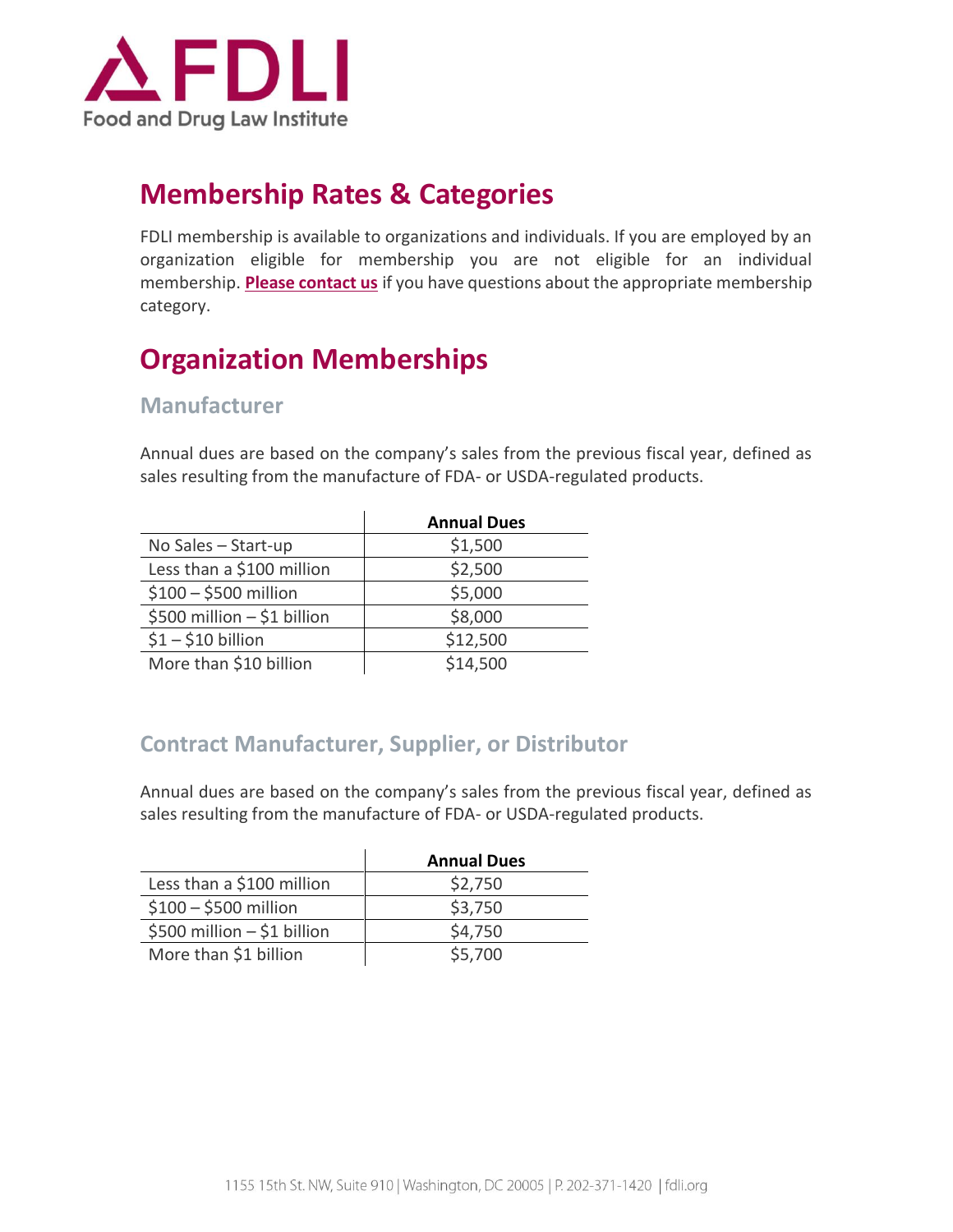

### **Law Firm**

A firm with two or more attorneys engaged in practice areas involving FDA and related agencies, including but not limited to food, drug, biologics, medical device, dietary supplements, cosmetics, tobacco and nicotine products, and cannabis-derived products.

**Annual Dues:** \$6,000

### **Service Organization**

A consulting firm, contract research organization, academic health center, professional service group, or any other business providing professional services.

**Annual Dues:** \$3,000

### **Not-for-Profit**

A not-for-profit organization whose interests and/or constituency relate to the regulation of food, drugs, biologics, medical device, dietary supplements, cosmetics, tobacco and nicotine products, cannabis-derived products, or public health.

**Annual Dues:** \$800